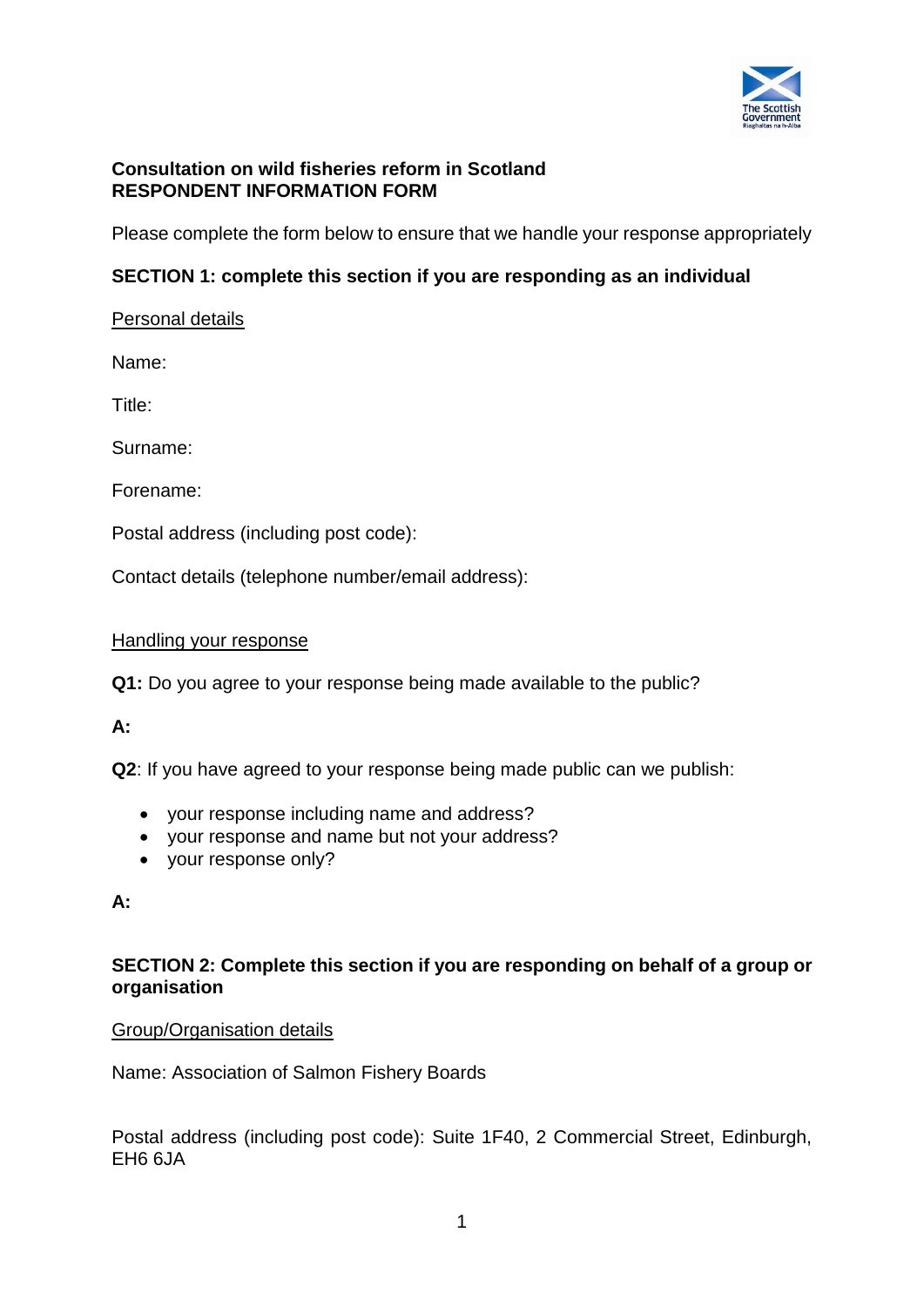

Contact details (telephone number/email address): 0131 555 1158 brian@asfb.org.uk

# Handling your response

**N.B.** the name and address of your group/organisation will be published

**Q:** Are you also content for your response to being published?

**A: Yes**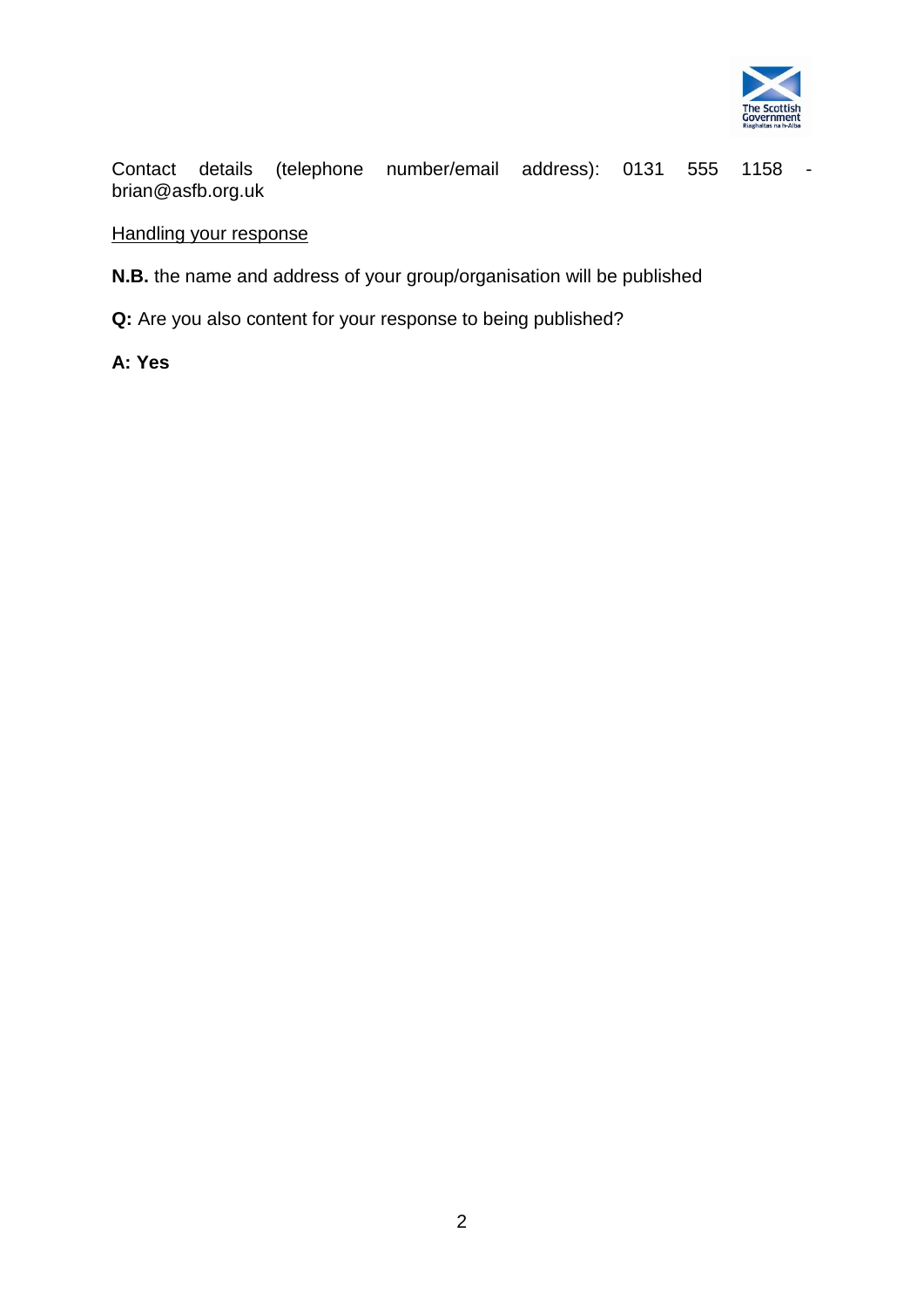

# **CONSULTATION QUESTIONS – RESPONSE TEMPLATE**

**Q1.** Do you agree with the balance of functions as set out in Table 1?

Yes **X** No Don't know

#### **Comments:**

There is broad agreement with the functions listed in Table 1. The functions will need to be consistent with the proposed national strategy and associated objectives. ASFB would welcome an opportunity to input to the development of the national strategy.

The Reform process is an opportunity to build on the strengths of current trust and board network whilst also addressing those areas that require improvement. The Government response rightly stresses the need for a decentralised approach to fisheries management with a strong emphasis on retaining local empowerment and voluntary support and recognising the importance of local knowledge, all of which have been crucial features in the successes of the current trust and board network.

The key to ensure a successful and appropriate national strategy is founded in genuine local engagement embracing strategic objectives (including smaller catchments), funding and participation. A strategy and management structure has to be sufficiently flexible and responsive to recognise the local and regional diversity of Scotland's freshwater fisheries, fish species and their habitats and meet their management requirements. The outcomes required of the national strategy need to be set from the top down while the delivery mechanism should be built and/or informed from the bottom up to ensure a cost effective system alongside necessary compliance with international and national commitments.

The Government Response to the WFR acknowledges repeatedly the need for decentralisation but in direct contrast crucial issues are proposed as being centralised.

**(i) Financial issues:** A long-term management programme requires a system of reliable funding embracing statutory sources (for example through a proposed levy system and potentially a rod licence) as well as a means of sustaining additional voluntary contributions and grant aid from external sources (for example current funding support for third sector programmes and projects). Funds must be available to support core functions, monitoring, research and specific projects. Local credibility and critical mass are essential precursors to encouraging successful project fund raising initiatives.

We recognise the challenges of granting fund-raising powers to nonstatutory bodies and the challenges of creating statutory powers at a local level without burdening organisations with the legal and administrative obligations that come with statutory status. However, we would like to explore further with Government options for devolving aspects of fundraising and decision making (setting and collecting the levy etc) back to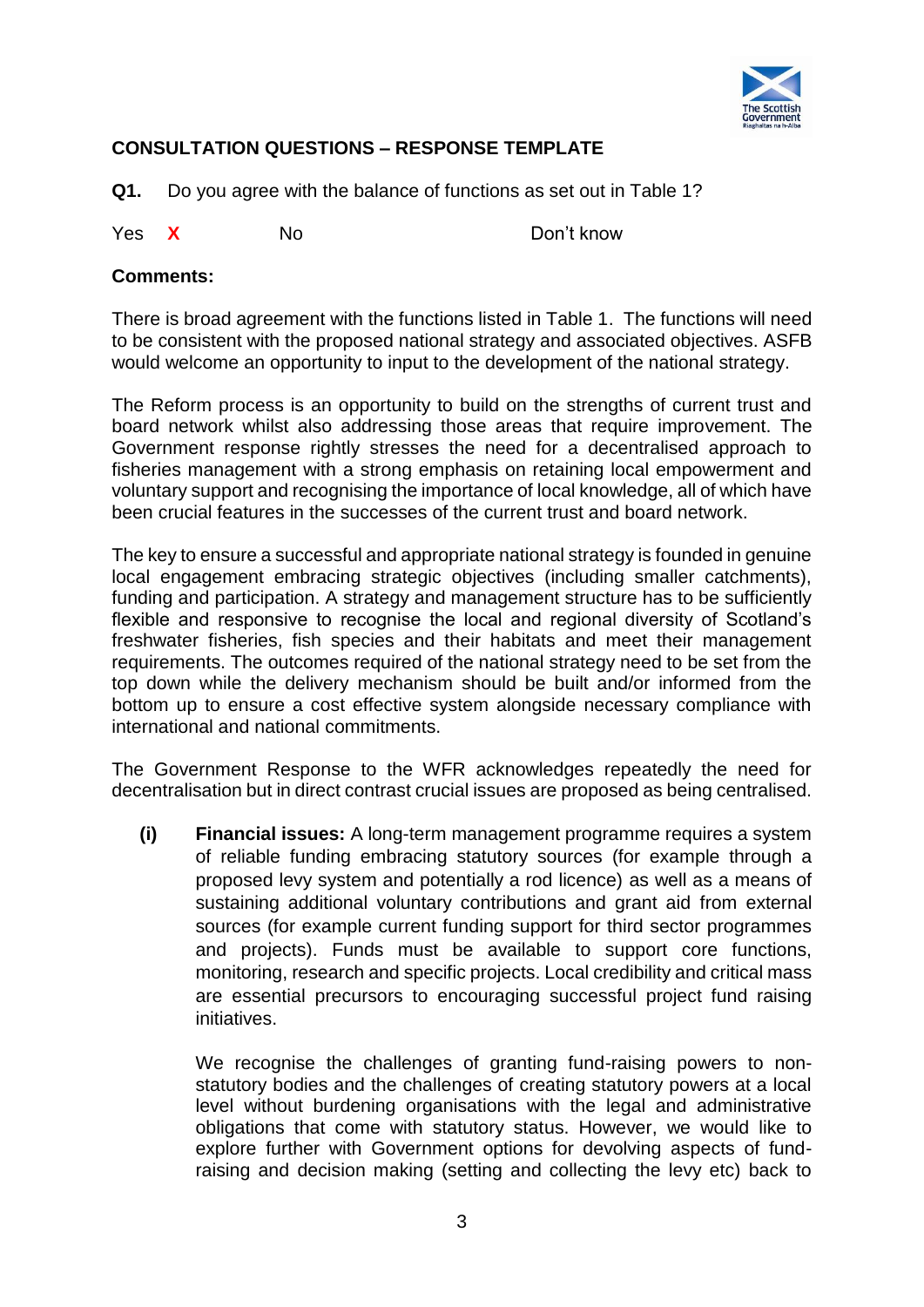

FMOs. Many of our members believe that centralising collection and disbursement of funds could undermine local engagement and involvement in fishery management, as it creates a perception that money is being taken from a system. The fact that control of funding is seen as providing an assurance of accountability and due diligence is recognised and is understood to be important. However, this could be achieved by central government approving FMOs to collect funds provided the FMO has complied with the necessary arrangements under for example "approved body status" thus retaining the essential connection between locally raised funds and their application to local management. We recognise that the current system of raising funds presents a significant problem where bodies fail to raise sufficient funds (in areas where fisheries are of relatively low financial value or stocks weak) to meet the management challenges in those areas.

**(ii) Local Plans and National Strategy:** An approach to planning should be based at an appropriate level of catchment scale (ie clearly defined groups of catchments) and these should be the basis for delivering local plans (approved by local consultation) and operating within a broader national framework. The necessary compliance with national and international obligations emanates from a local level although we appreciate these responsibilities need to be discharged at a national level. Common issues identified through local work might help inform broader national strategy and there should be a mechanism to allow the national strategy to be able to respond to local influence – essentially there must be two-way communication to allow both local and national planning to adapt.

**Q2.** Do you consider that any main functions are missing? If so, please state what these are. Do you think that any of these functions might be best fulfilled at a different level?

#### **Comments:**

We note the absence of any reference to compliance and law enforcement functions and these should be specifically referred to as a local function in Table 1. Enforcement is a fundamental component of fisheries management. Given the potential for further regulatory controls within the WFR framework (including the proposed licensing system for salmon) as a function it appears to be underemphasised and we would wish to see this given due prominence within the functions set out. Equally, consideration should be given to highlighting the importance of compliance at a strategic level within the national function and how this might help facilitate coordination on enforcement with other national agencies in relation to fish and fisheries.

Fishery improvement should be identified as a local function. Fisheries are the economic base and driver for revenue generation, which in turn supports management. There must be clear recognition of this fundamental link. It is important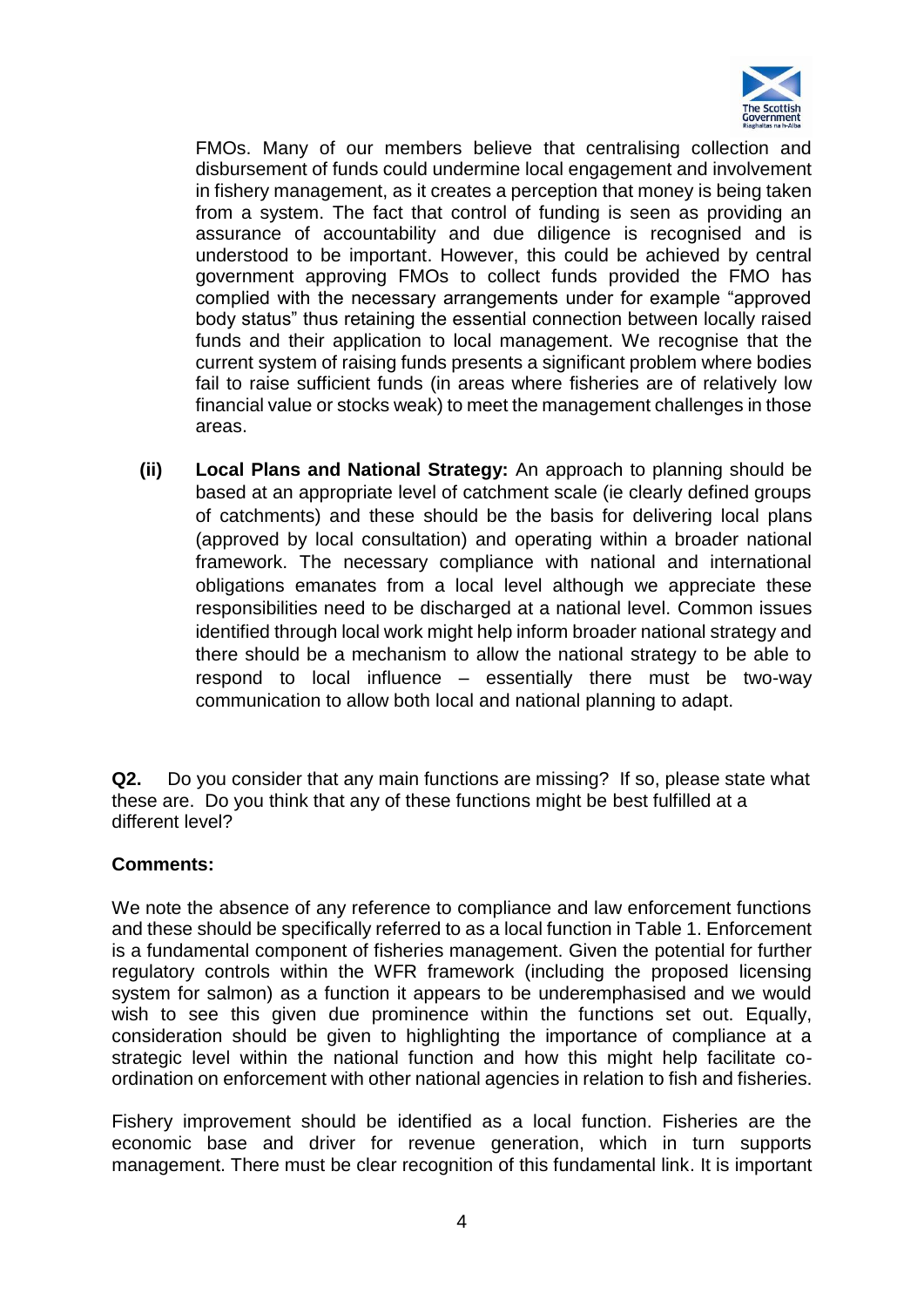

to bear in mind that successful fisheries require management for abundance and not just to maintain populations above conservation limits.

FMOs must have the necessary profile and positioning within the established planning systems (consistent with the proposed plan-led approach) to be consulted on local developments which might impinge or affect wild fish and/or fisheries. It is understood that non-statutory consultees can contribute effectively to planning and development issues without recourse to statutory powers. We also recognises that full statutory status of FMOs is likely to be associated with a wide range of public obligations and duties which are likely to present challenges to FMOs which they may not wish to meet. What is important is that FMOs have a significant and influential place in the planning system to ensure that the objectives of the fisheries management are protected.

The national function should ensure the resources available to the local body are commensurate with its core functions. Fisheries development and all fish species management require cross-sectoral initiatives often at a catchment scale. It is important that other funding opportunities are explored to encourage such projects.

**Q3.** Do you agree that FMOs should be charitable bodies?

Yes No Don't know **X**

#### **Comments:**

It is essential that FMOs have the ability to and are constructed in such a way as to be able to discharge all the functions identified for the effective management of fish, fisheries and catchment management. On the basis of advice received to date we understand that most, but not all, of the identified management functions of an FMO can delivered by an organisation structured with charitable or corporate status. Equally, these could be delivered through a corporate entity though without the financial advantages associated with charitable status. However, there are two important areas where further clarification is required to determine whether a charity or corporate entity is able to discharge those functions. These are:

- i) The setting and collection of levies
- ii) Those enforcement activities relating to the protection of private property rights.

Suggestions about setting and collecting levies have been referred to above. In the case of enforcement we understand that a charity could legitimately hold powers of enforcement relating to the protection and conservation of species and habitats. These powers would be consistent with charitable purpose. However, we understand that a charity could not conduct enforcement activities relating to the protection of private property rights. It is essential that the protection of property (fishing) rights is covered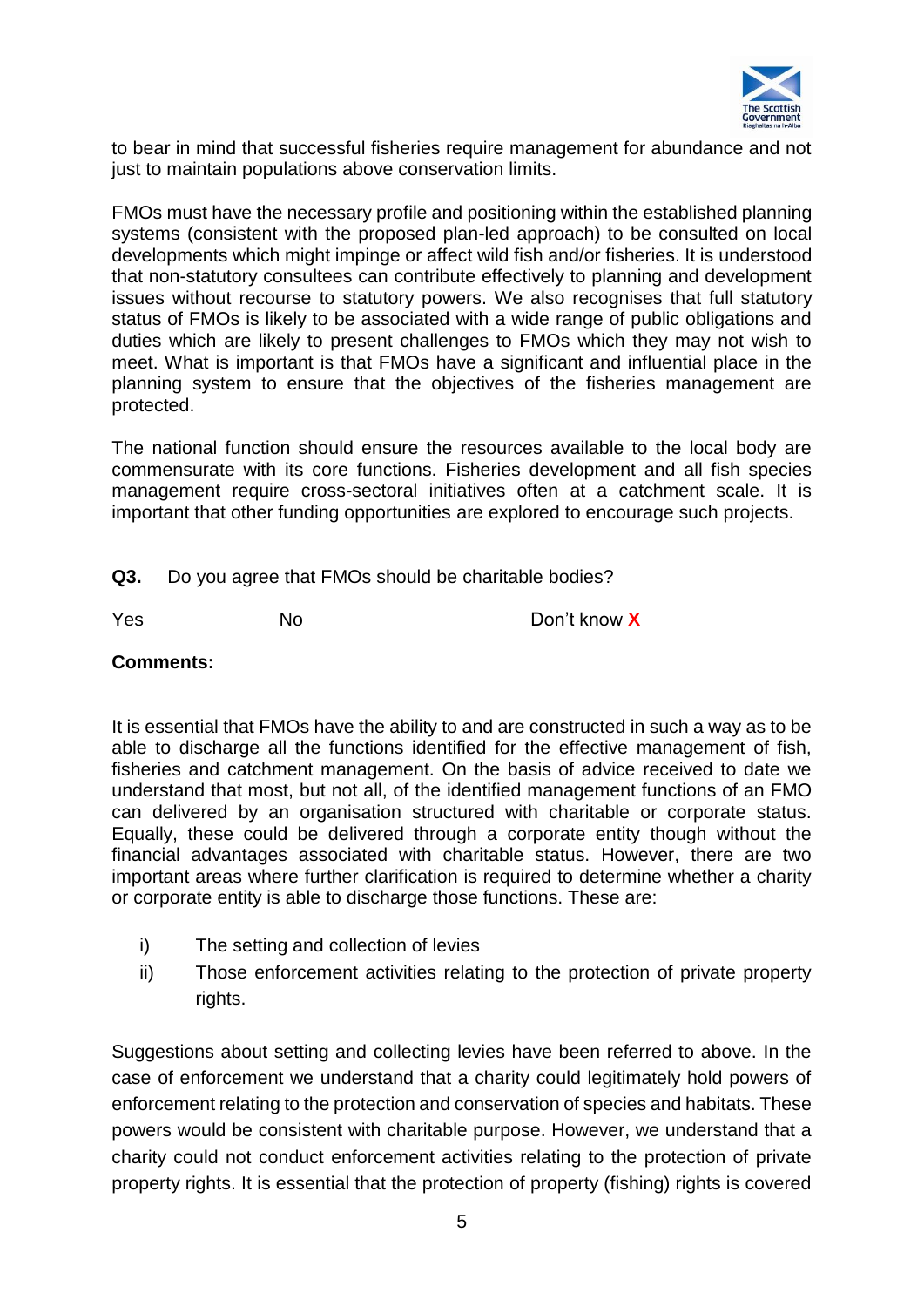

and further clarification and discussion will be required about whether these can be covered as a consequence of the broader protection and conservation requirements for fish and fisheries and/or by some form of relationship with the Central Unit as an authorising unit (much as Government does already in areas where there are no DSFBs) co-ordinated with the network of local FMOs.

With the exception of these two issues there appears to be no impediment to FMOs having charitable status but further discussion is required on the issue of what the concept of "approved body status" actually means and the area of delegated functions from the Central Unit back to FMOs.

**Q4.** Do you have any comments about the WFR's view that FMOs should be Scottish Charitable Incorporated Organisations rather than charitable companies?

## **Comments:**

Legal advice suggests that the attributes of a SCIO, as compared with those of a conventional charity, do not differ substantially and confer no serious advantages or disadvantages. We understand that a SCIO cannot exist without its charitable status. Trusts and Companies can exist with or without charitable status.

**Q5.** Do you agree that in order to ensure appropriate governance and fitness for purpose, FMOs should operate to a model constitution?

Yes **X** No Don't know

#### **Comments:**

The precise composition of FMOs may vary across Scotland, but objectives should remain consistent. We therefore support the idea of a model constitution being developed to ensure FMOS are fit for purpose and operate within an appropriate governance structure (consistency, transparency of management, finance, reporting and accountability). This will assist in delivering the fundamental principles agreed with the Scottish Government, particularly with regard to alignment of responsibility and accountability for national and international obligations throughout the system. We would welcome the opportunity to help in the development of a model constitution.

**Q6.** What do you consider is an appropriate balance of interests on the board and wider membership of FMOs?

#### **Comments:**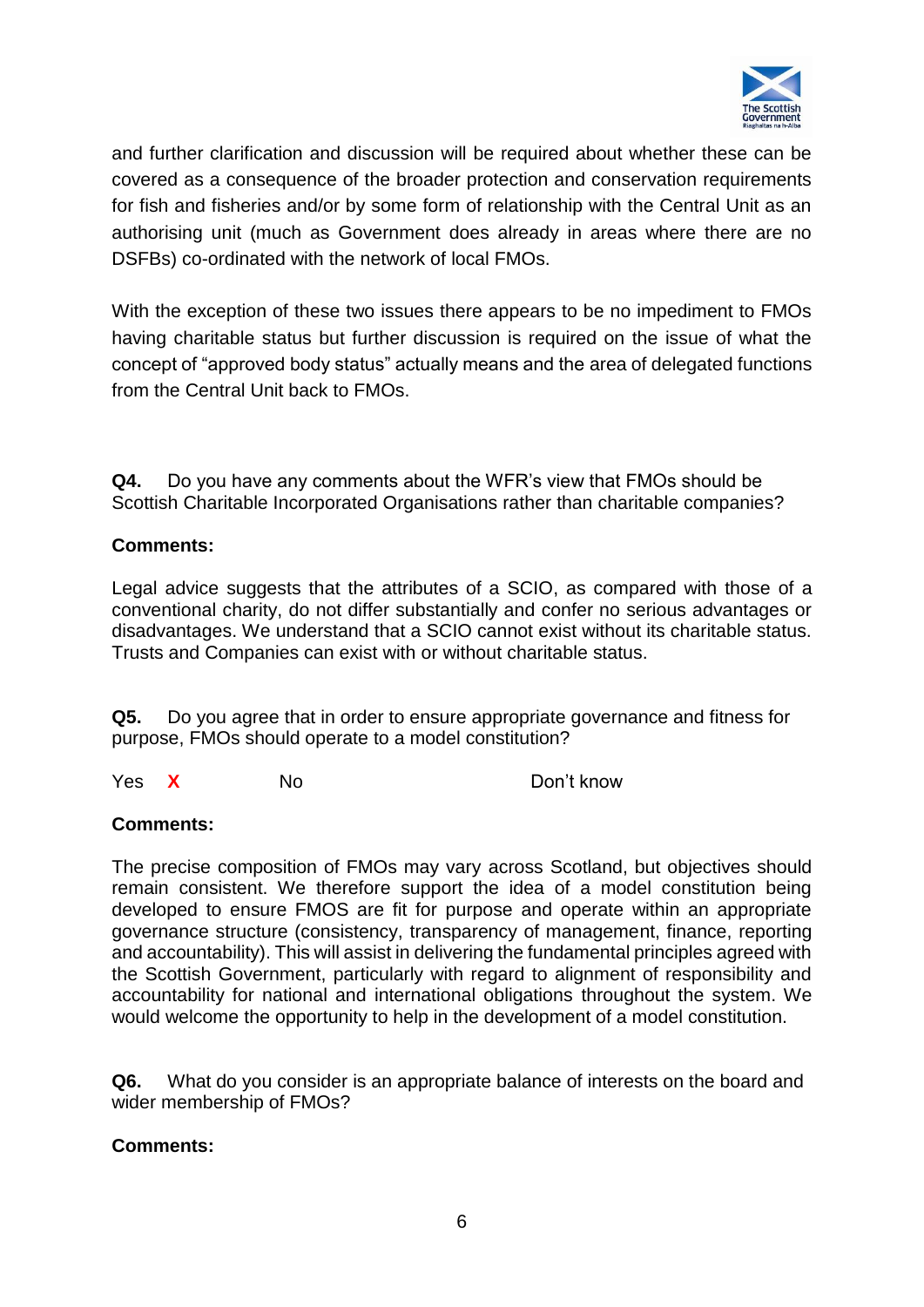

FMOs must be fit for purpose which includes maximising the economic, cultural and social value of the local resource for the people of Scotland and operating within a framework of good governance. The composition of FMOs should reflect the value and contributions made by the various sectors of fishery ownership and use. The majority of funding is likely to come from the levy on salmon and sea trout fisheries which represent a large proportion of the economic activity in Scotland's freshwater fisheries. It is important that this sector is well represented.

However, it is important that other fisheries interests and users are represented. Additional membership should include the key sectors which impinge on or benefit from fisheries management. Whilst representation is important, it is arguably more important that the interests on an FMO are competent, enthusiastic and knowledgeable. Equally it is vital that key stakeholder groups, of which proprietors and anglers are an essential part, are represented to a degree that ensures their continued commitment and involvement in managing an FMO is retained.

**Q7.** Do you agree that bodies wishing to become FMOs should do so through seeking approved body status from Scottish Ministers?

Yes **X** No Don't know

#### **Comments:**

It is noted that the Scottish Government has suggested that "approved body status" might help ensure that there is an appropriate level of organisational governance, capability and functionality. We support this idea but would stress that central government approval must not detract from and compromise the vital issue of local empowerment and engagement which is one of the key strengths of the current system.

We recognise that the principle of "approved body" status may help drive consistency but we need to know more about what it actually means – ie how it will be granted such status and operating requirements to maintain this status. It seems logical, given the likely support for a plan based approach to managing FMOs and national fisheries management, that the ability to produce, manage and deliver a competent and achievable fisheries and catchment management plan should be used in the determination of what may or may not be an "approved body".

**Q8.** Do you agree that the cornerstone of the relationship between national and local management bodies should be the proposed plan-led approach? If not, why not?

Yes **X** No Don't know

**Comments:**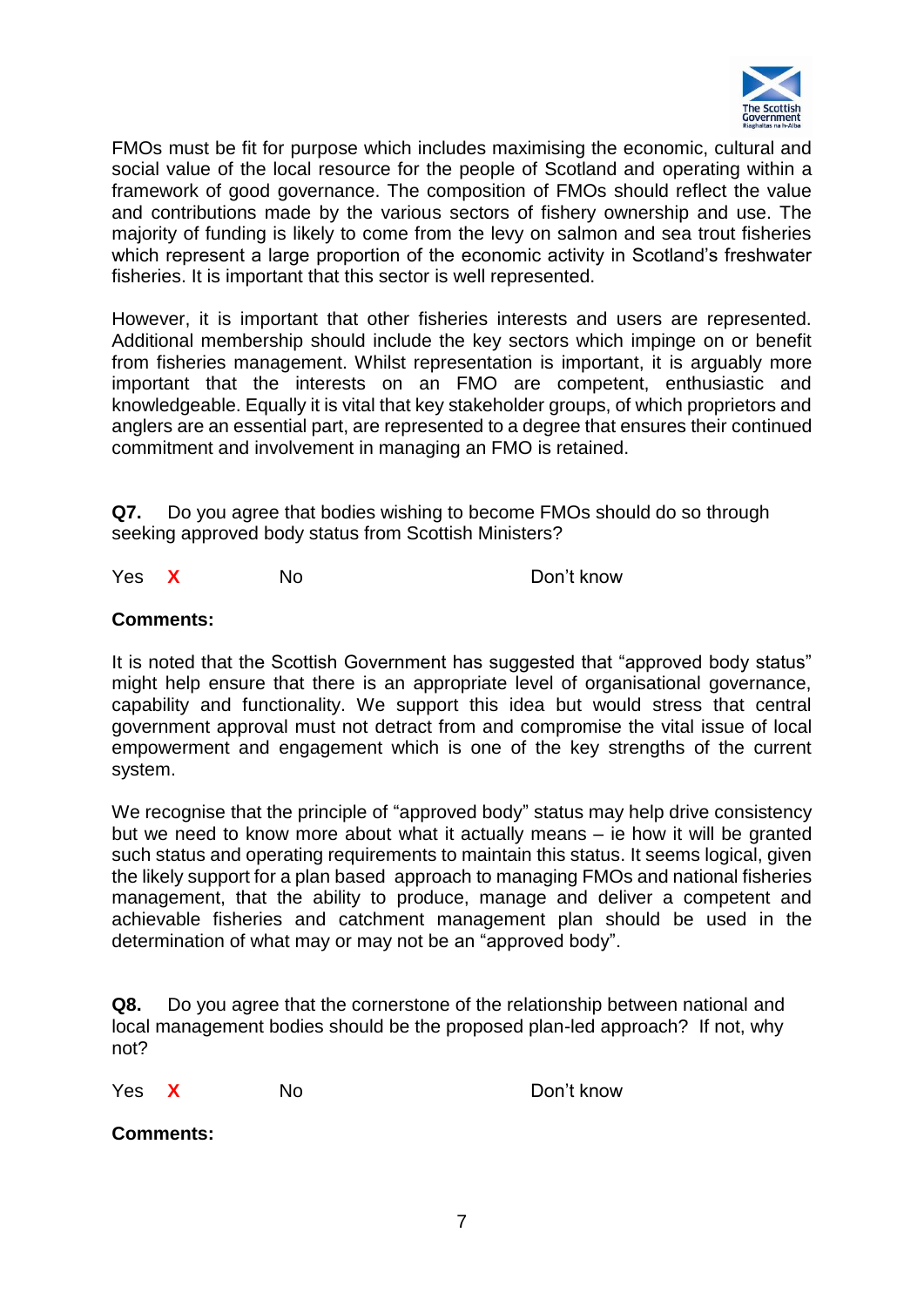

As stated in Q.7, We agree that a 'plan-led' approach to fisheries management will help form constructive and synergistic relationships between, local, national and international management obligations. This should be an iterative process but driven from the bottom up and being comprised of combined local priorities and trans-national obligations. The ultimate delivery mechanism is local and there must be an adequate funding model commensurate with the planning obligations, underpinning this concept. Furthermore, while evidence-based decision making is desirable, there are substantial gaps in the current level of science and for this reason plans must be adaptive and long term. The national unit and FMOs must have a functional and productive two-way relationship to ensure that the data and research strategy can deliver the needs of management at local level in a timely and responsive way.

**Q9.** Do you agree that the proposed package of measures in terms of constitution, governance and a plan-based approach provides an appropriate framework for decentralised delivery of fishery management functions?

Yes  $X^*$  (but conditional on  $i$  – iii below) No Don't know

#### **Comments:**

Yes, \*subject to:

- (i) decentralisation on the terms detailed in the response to Question 1 is understood and accepted
- (ii) the legal constitution of an FMO allows it to operate as required in Question 3 and 4
- (iii) sufficient funds which comply with state aid criteria can be made available for the purposes required. If the funding mechanism is incompatible with the rules relating to state aid, then this could impose a highly significant regulatory burden on FMOs comprising potential reporting obligations, contracting requirements, competitive tendering, accounting etc. Further work is required to explore the potential issues around state aid and this should be undertaken as part of the modelling work on appropriate funding mechanisms and constitutional form.
- **Q10.** Do you agree that the FMO network should cover the whole of Scotland?
- Yes **X** No Don't know

## **Comments:**

As wild fisheries and fish occur throughout Scotland, organisations with responsibility for delivering wild fishery management should have pan-Scotland coverage. A major weakness of the current system is the absence of formal fishery management organisations in a number of areas of Scotland. We recognise that there will be a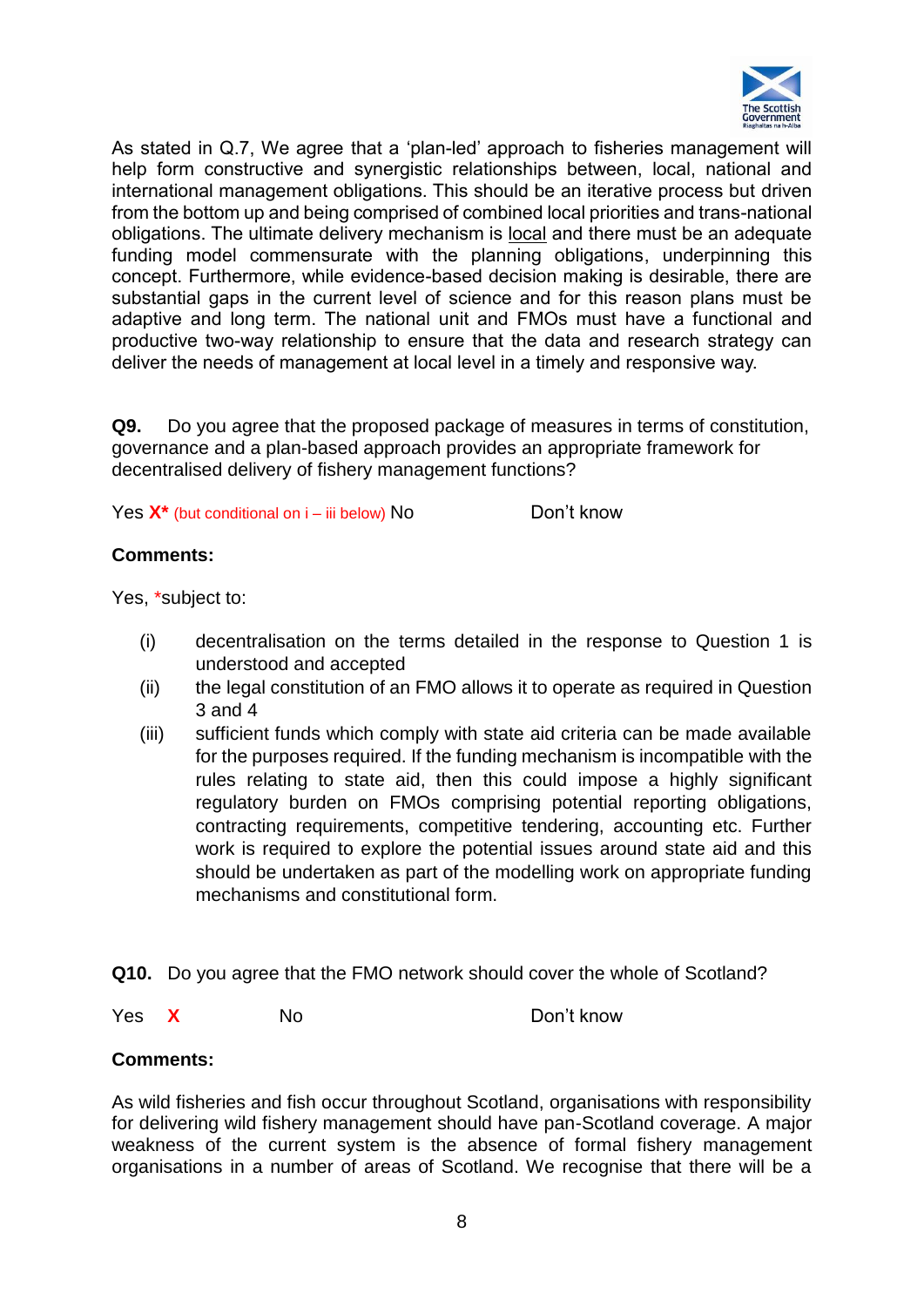

number of significant 'change' issues to consider in the transition from the current system to a new framework. We note in particular the markedly different legal and administrative arrangements which operate for the River Tweed catchment. As such, our opinion is that process and timing on Tweed should be considered separately to take into account the different structure.

**Q11.** Do you agree that Scottish Ministers, following discussion with stakeholders, should set out the boundaries of FMO areas?

Yes X (but driven locally – see below) No Don't know

#### **Comments:**

FMO boundaries should be developed locally provided they can demonstrate a required state of critical mass and full functionality in accordance with the criteria outlined previously. By critical mass, we mean an optimal level of geographical coverage, administrative and management capability and ability to plan and deliver management in line with local and national objectives. Any government intervention should be viewed as a last resort but may be required and welcomed where local agreement cannot be reached. ASFB and RAFTS are encouraging and facilitating local discussions to plan for future change. This is being prioritised so that we would hope to have a good understanding as to how local management might fit into new structures within the next 1-2 years. This process will also be dependent on good twoway flow of information between the sector and Government so that the expectations and requirements of both parties are managed and met.

**Q12.** What factors should be considered in determining the number and optimal coverage of FMOs?

#### **Comments:**

Fish and fisheries management requires a catchment scale approach, thus catchment(s) form the natural boundaries for effective organisations. It is equally important that the smaller catchments are not neglected by an over emphasis on a reduction in the number of management units providing national coverage. There is already substantial evidence of constructive amalgamations being proposed and this process should be encouraged. The key factors in ensuring an appropriate number of effective management units are:

Ensuring that:-

1. Sufficient critical mass is achieved to ensure complete functionality in terms of efficient operational activity and resourcing. ASFB and RAFTS, through their Joint Working Group, are undertaking work to scope potential functions of future FMOs. This is helping to build a picture of what operational activity forms a core function of fishery management. Whilst the resources and scale may differ between areas, the core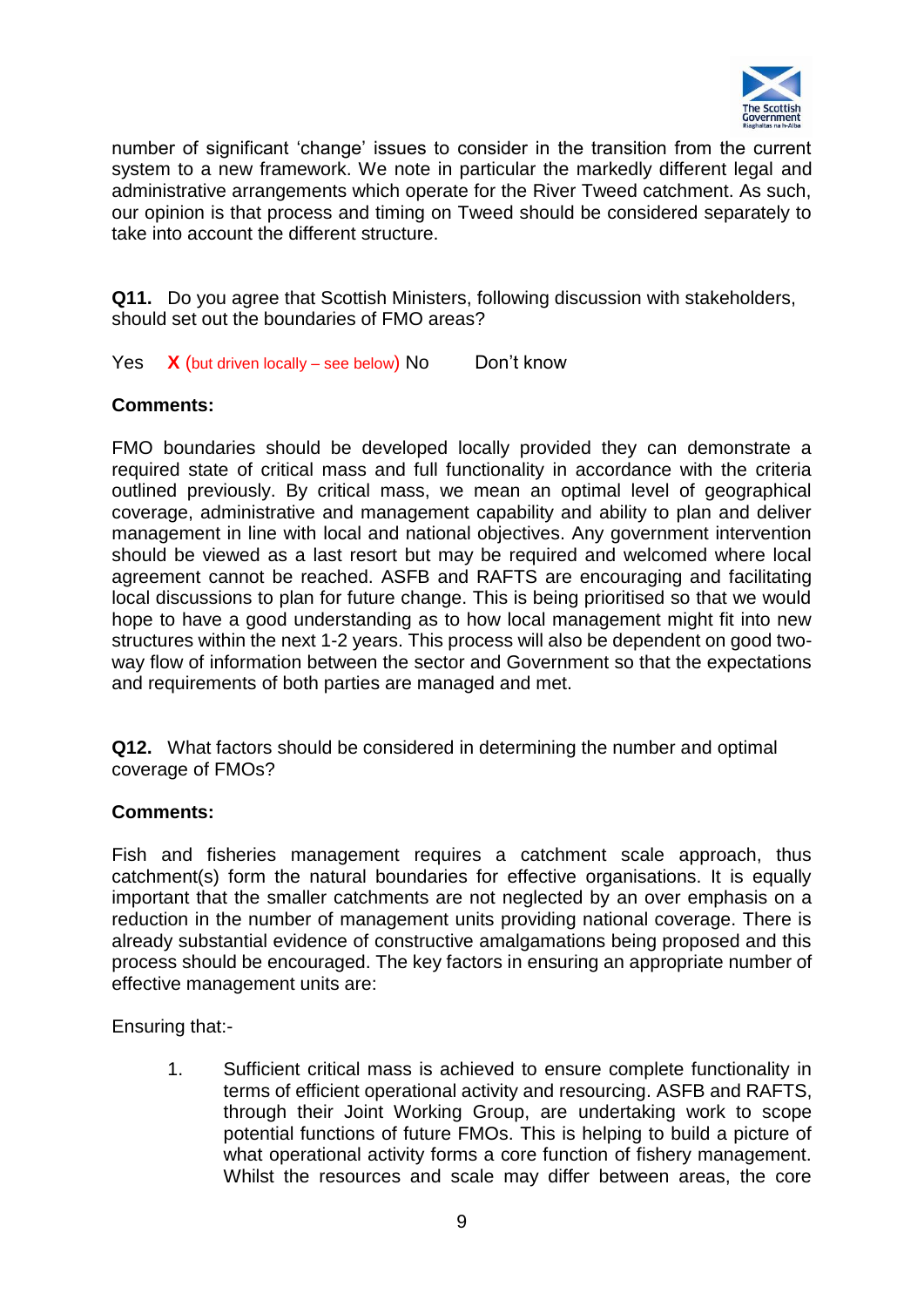

activity should be consistent and this work will help to identify core needs. A summary of this work is annexed.

- 2. The areas are not too large so as not to lose vital local voluntary contributions and effective management control.
- 3. Adequate funding exists.
- 4. The definition of new areas should not be undertaken in isolation this could present risks of smaller areas being defined by 'default', and not through deliberate constructive and collaborative action.

**Q13.** Do you agree that bodies designated as FMOs should be able to deliver analogous work on behalf of local or national interests?

Yes **X** No Don't know

#### **Comments:**

In order to be fully effective, FMOs must have the capability of operating at a catchment scale recognising the importance of the wide range of ecological influences on the aquatic environment and subsequently on fish and fisheries. FMOs should be encouraged to undertake environmental projects which, whilst maybe targeted at achieving wider ecological benefits, will also benefit fisheries and fish species. It is also relevant to note that many fish species are migratory and projects might include the work in transitional waters and the coastal environment. Funding will inevitably be a challenge for the FMO network and opportunities may be created if FMOs can demonstrate cross-cutting benefits in other policy areas, whilst also demonstrating clear benefits to fish and fisheries. Considerable funding opportunities exist in this area of work and will be driven by the demands of Government to demonstrate good value for money when tackling environmental projects.

Such work should have a genuine and demonstrable benefit to fisheries management; if it is tenuous, there is a risk that it may divert resources from more important fisheries management priorities. Proper evaluation of projects and programmes of work within the plan-led approach should help to ensure that work remains focussed.

#### **Q14.** Are there any potential conflicts of interest in this approach?

#### **Comments:**

When operating at the catchment scale, there is always the possibility of conflict with other legitimate stakeholders. For this reason it is important that FMOs not only consult widely, but constitutionally can form formal relationships with specific project steering groups to manage specific projects and thus address concerns of other legitimate catchment interests.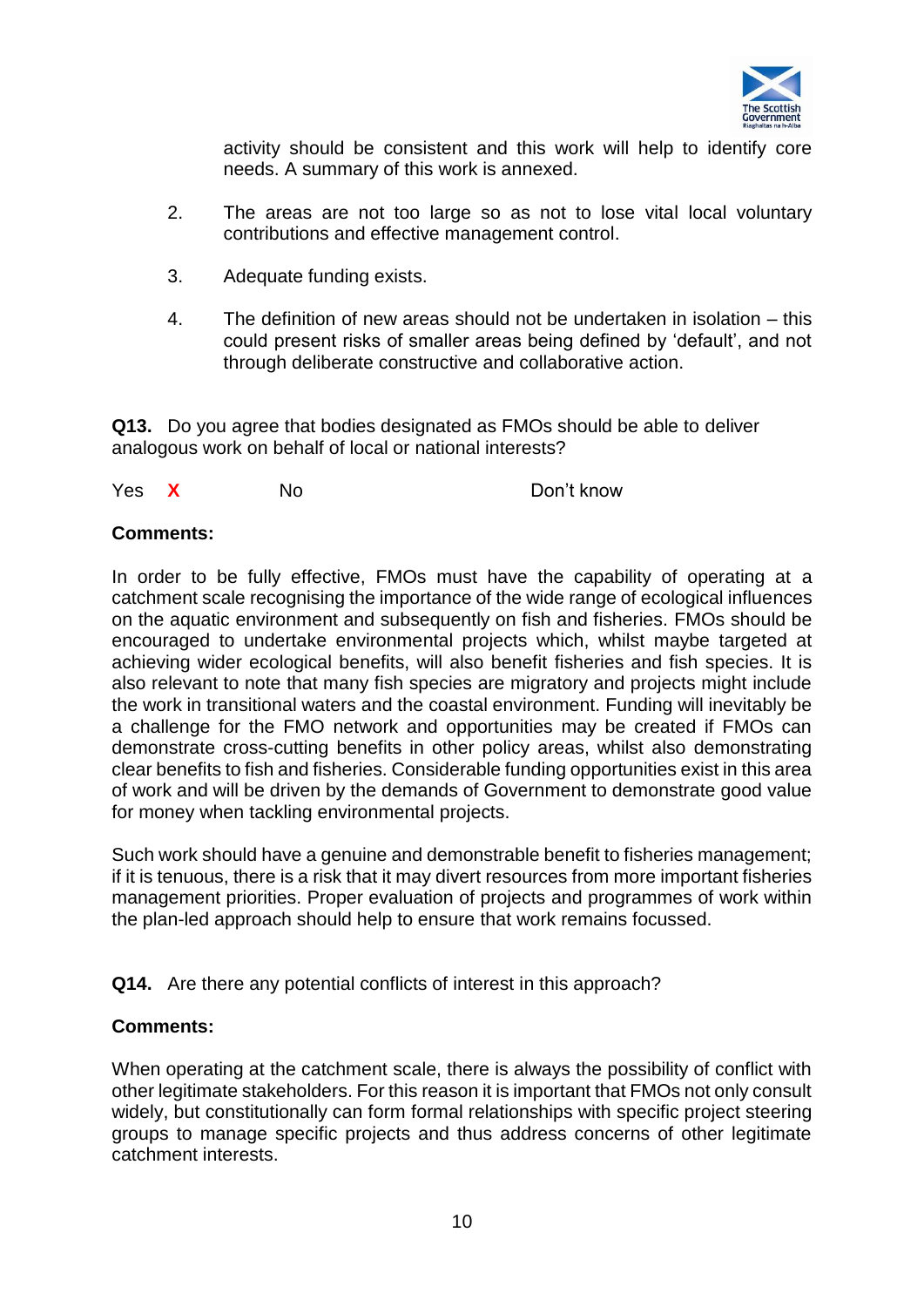

**Q15.** Do you agree that funding raised from proprietors should continue to provide the core strand of revenue for local fishery management?

Yes **X** No Don't know

## **Comments:**

All fisheries should contribute to the operation of the FMO and it is reasonable and a strength of the current system that proprietors provide the core funding for effective fisheries management. However, the FMO remit is for all species and this requires additional funding otherwise financially viable sectoral interests will dominate or be asked to cross-subsidise other species management. It should be noted that the current system of investment in migratory fisheries management is finely balanced, therefore additional responsibilities to take on new management responsibilities will need to come with new funding streams. Funding of FMOs cannot therefore wholly rely on income from proprietors. The inclusion of new elements of formal fishery management for other species (ie non-migratory trout and other freshwater fish), hitherto un-funded by any formal means, will add new costs to the system. Every effort should be made to identify the cost of this new work, and identify new funding streams to support it. Failing that there will be a strong risk of ongoing under-investment in management with a serious impact on supporting current management. The recognition of the wider ecological system services arising from fishery management actions demonstrates the wider benefits accruing from fisheries conservation and protection works – this should in turn allow some consideration of the justification for public funding given the broader contribution made by well-planned and holistic measures. Funding opportunities should also exist for specific projects at the catchment scale.

**Q16.** Do you agree that we should explore the potential for extending the responsibility for paying the levy to the owners of all fishing rights?

Yes **X** No Don't know

#### **Comments:**

It is considered essential that if as proposed FMOs take on the wider fisheries and allspecies role that is envisaged, funding from all fisheries should be considered. Some caution may be advisable as not all fishing rights are commercially viable. However, the aesthetic value of the presence of fish populations in rivers is important for the general public and hence a degree of public funding is both justifiable and necessary. Furthermore, there are species of specific conservation value which have no fisheries interest, but which will require resources to maintain and improve the status of these populations. We believe that management and conservation actions for these species should be supported by Government and associated agencies.

It is also worth noting the current state of the main species – Atlantic salmon. The most recent ICES report in 2015 expresses serious concern about the future of the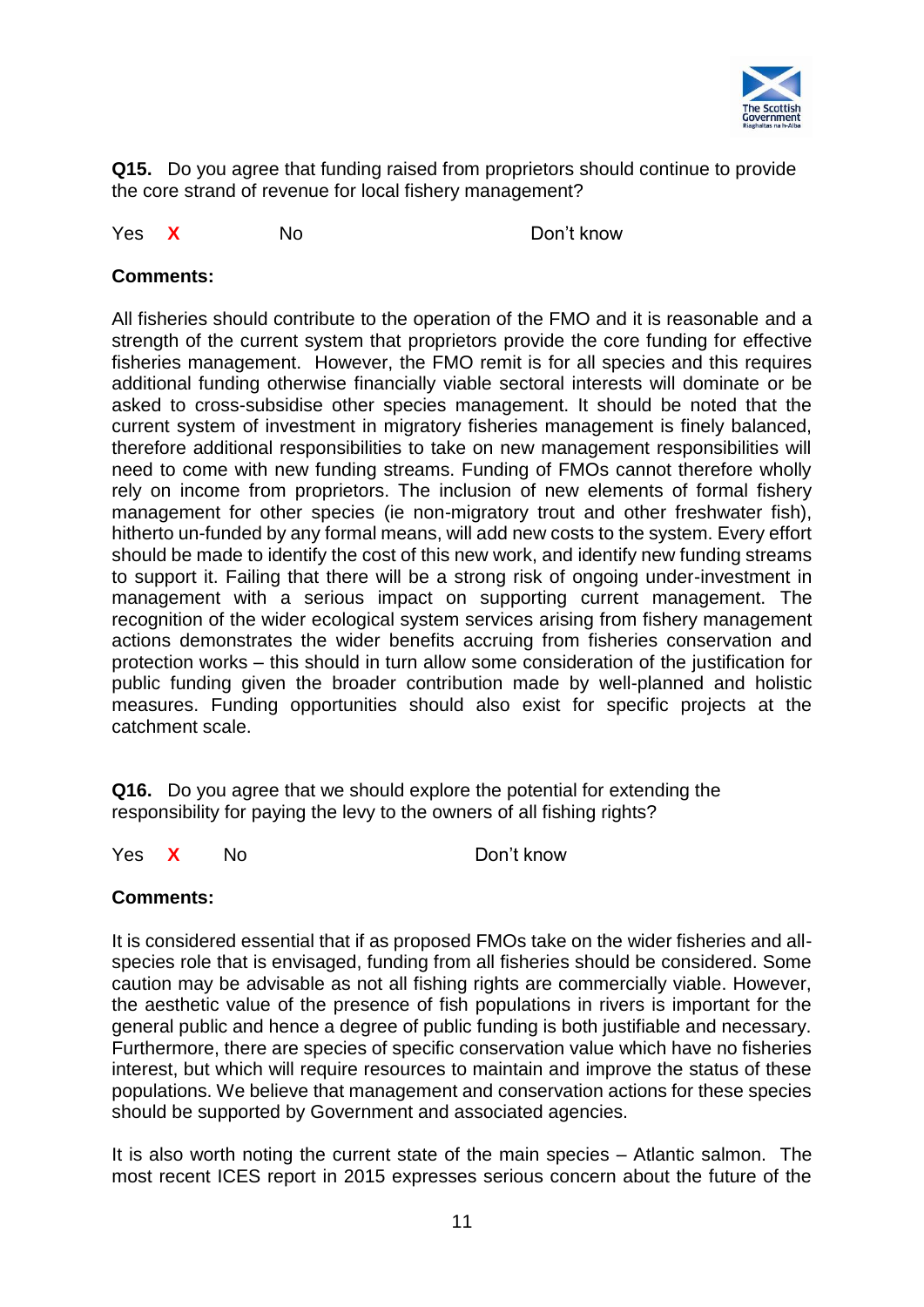

Southern European stock. With this background the need for adequately funded fishery management organisations commensurate with the task is vital if the economic and social potential of the main fisheries are to be maintained.

**Q17.** Do you agree that responsibility for collecting and distributing resources from fisheries proprietors for the purpose of delivering the national strategy at a local level should rest with the national unit?

Yes X (but powers to delegate – see below) No Don't know

#### **Comments:**

As we have stated throughout this response, many of our members believe that the local collection and local re-investment of funds has been an important part of, and made an important contribution to, encouraging and retaining local enthusiasm and voluntary input to the current system. However, it is recognised that the Government will wish to form an effective collaboration with the FMO network through management of funding streams. In order to achieve both objectives, it has been suggested above that some form of mechanism to delegate this responsibility back to the FMO network, possibly using the concept of approved body status, may provide a way of retaining this strength. Again, we would see the use of approved plans and adherence to an agreed package of governance measures being the most logical way to achieve this.

**Q18.** Do you agree that we should explore the recommendation that redistribution of funds should form part of the new management system?

Yes No **X** Don't know

#### **Comments:**

There is considerable concern that the redistribution of funds will dilute the level of effective fishery management in areas where the economic yield is greatest. The current economic climate results in funding being difficult for all areas and there is no demonstrable surplus, even within the better resourced boards. This is further compounded by the fact that what has been traditionally a 'salmo-centric' focus is now rightly being extended into all- species management. Many of these fish species have little or no direct commercial value and no significant income stream associated with them. The principle of redistribution may also adversely affect voluntary donations and the substantial in-kind input from a range of stakeholders whose input is driven by their local enthusiasm and interest.

However, the problem of lack of funding for certain areas is recognised and may be obviated by judicious amalgamation of current board/trust areas in line with operational critical mass requirements. So-called 'redistribution' of funds is already practised within existing districts; this concept will be much more acceptable and will retain and encourage local engagement if that principle is retained. In that sense, getting the FMO areas defined at the right scale will ensure that funding and capacity can be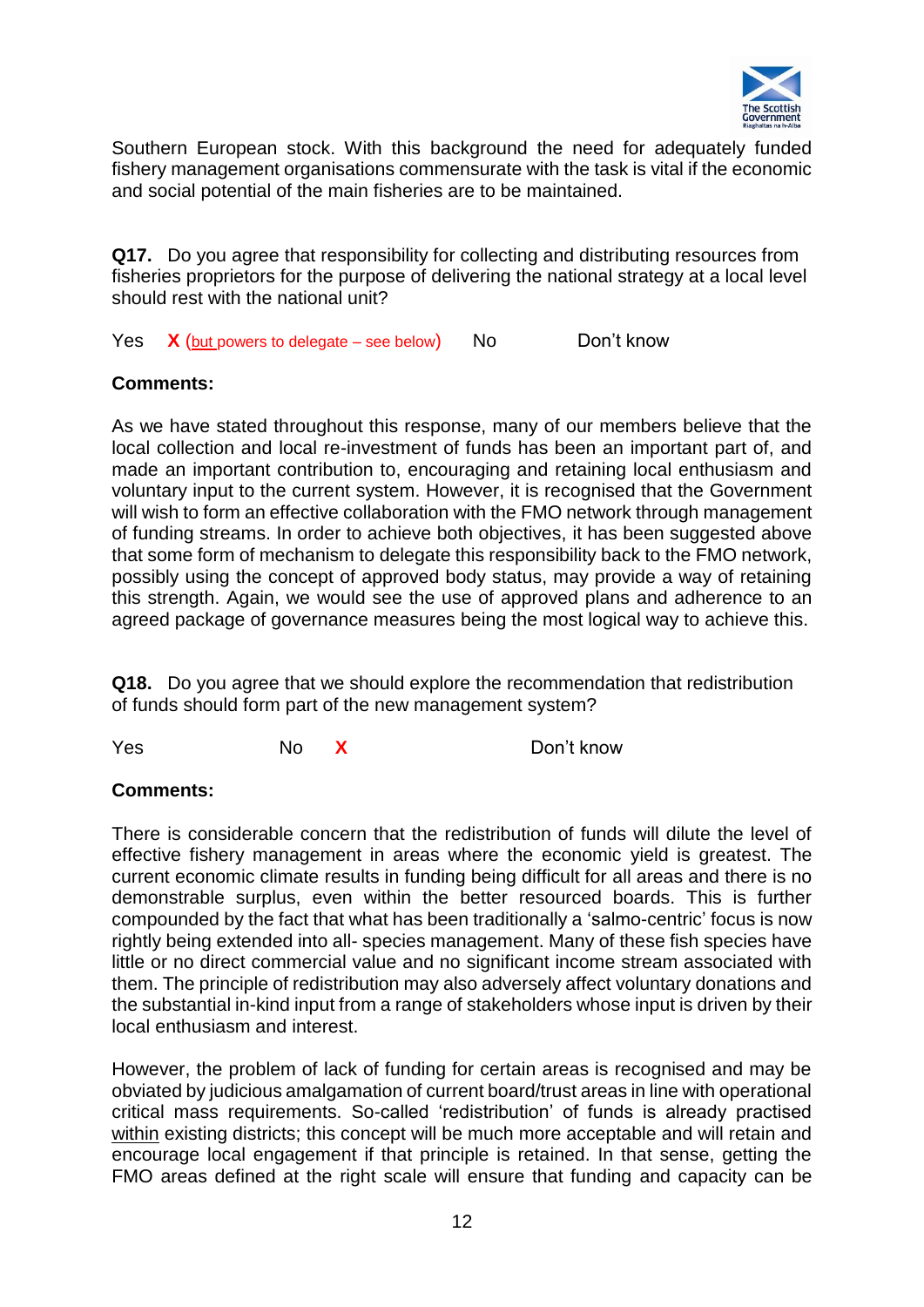

directed at priority issues, in larger areas, without the perception that money is being 'lost' to another system. Further investigative work is required to establish more clearly where there is likely to be an identifiable shortfall in funding.

**Q19.** If not, what other means might be used for funding local fisheries management at appropriate levels across the country?

## **Comments:**

There is support for government ensuring that all fisheries contribute proportionally to the costs of fishery management. In addition the government recognises that there is the potential for additional funding through the introduction of a rod licence. Provided that the costs of such a licence were reasonable its introduction may be a more equitable method of resourcing underfunded areas and sectors than simple redistribution. Initial research demonstrates that a modest fee for a rod licence restricted to adults would provide a reasonable fund for angling development and other fishery management purposes. It will be important that there are sound mechanisms in place to ensure FMOs are well placed to be alerted to funding opportunities to allow them to develop and contribute to projects which provide a wider range of ecological services to the catchments.

Accepting that fish are a public resource would support the concept of those who benefit paying for the privilege and thus open the door for additional public funding.

**Q20.** Do you agree that we should explore the recommendation for a two-tier levy system?

**Yes No X Don't know**

#### **Comments:**

A two-tier levy system is considered to be inefficient and likely to detract from voluntary financial support already prevalent among many existing organisations. A single fair system for funding is considered more efficient and effective. Funding must be adequate to support local and national obligations and this should be discharged through a single local levy system. There must remain scope for local voluntary funding initiatives and external funding to support special local projects.

**Q21.** Do you agree that Ministers should have powers to control harvesting of all fish species on the grounds of conservation and be able to do so in line with the precautionary principle?

Yes **X** No Don't know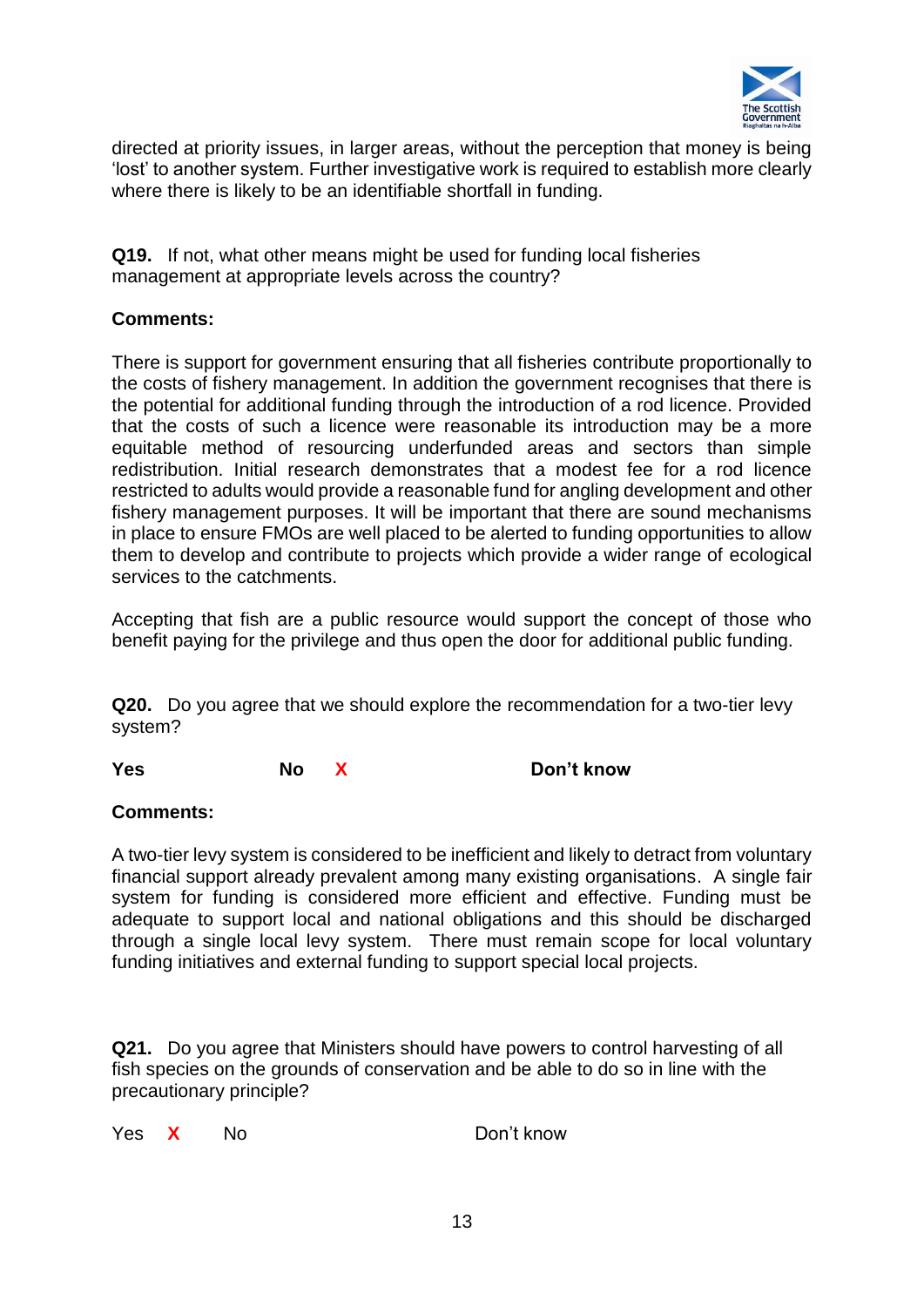

## **Comments:**

We understand that Scottish Ministers already possess powers within S.24 of the Aquaculture and Fisheries (Scotland) Act 2007 and S.38 of the Salmon and Freshwater Fisheries (Scotland) (Consolidation) Act 2003 to make regulations relating to the conservation of salmon and freshwater fish.

In terms of managing existing SACs there is already a statutory requirement to ensure sustainability and adopt the precautionary principle. It would seem sensible to ensure that these principles should extend throughout Scotland. It should be emphasised that the precautionary principle should only be used when evidence is not available and that it should be a goal to always have it available. This should be underpinned by a regulatory and enforcement system that is robust, proportionate and consistent. It is also recognised that there is a substantial gap in accurate stock assessment at a catchment level and this should be closed at the earliest opportunity to promote evidence-based decisions and reduce the requirement for exercise of the precautionary principle.

**Q22.** If not, what other mechanisms should exist in order to ensure a flexible regulatory system which can ensure delivery of legal obligations and policy priorities for management of species and is capable of responding to future changes?

#### **Comments:**

There is general support for harvesting controls on the grounds of conservation and the precautionary principle. Existing and proposed legislation to licensed killing are accepted as important initiatives to allow a flexible regulatory system and comply with European legislation. The importance of catch-and- release as a means to restrict the killing of fish is emphasised and is becoming the norm.

**Q23.** Do you agree that, in the context of the wider proposals in this paper, the creation of an offence of reckless or irresponsible exercise of fishing rights should not be pursued?

Yes **X** No Don't know

#### **Comments:**

Provided conservation policies and sustainable harvesting is enforced there is unlikely to be a requirement for an offence defined as reckless or irresponsible exercise of fishing rights. However, any unsustainable activities would be in effect reckless and irresponsible.

**Q24.** Do you agree that data collection priorities and processes for fisheries management at a local and national level should be predicated on a consistent approach and that this should be via a national research and data strategy?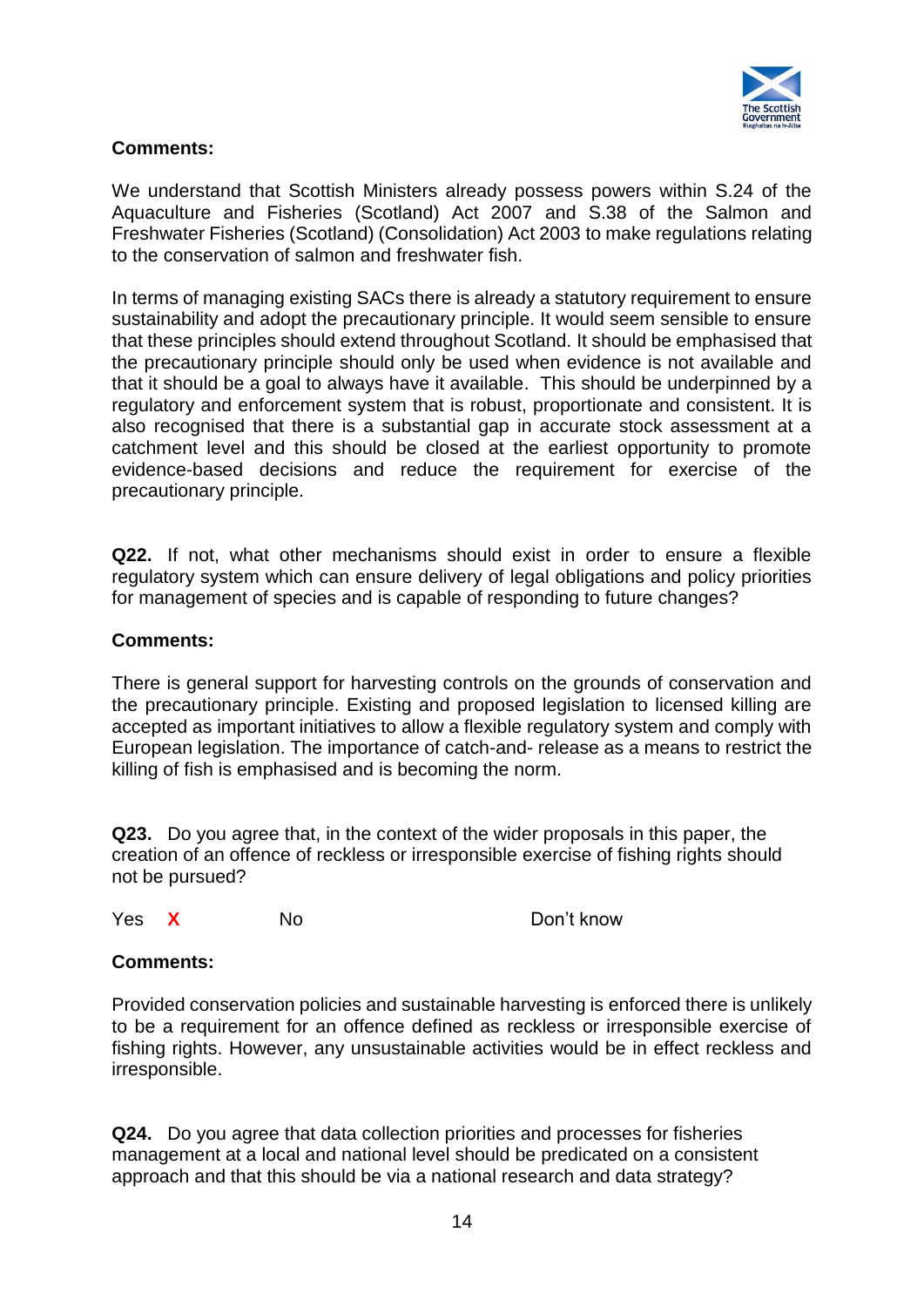

#### Yes **X** No Don't know

#### **Comments:**

The importance of a consistent approach to data collection is endorsed fully and currently assisted by the SFCC. Development of data collection and processes is still required. The fact that local management is the dominant force and thus informs national strategy in order to comply with international obligations demonstrates the need for a consistent rational approach. The strategy should not only consider the direct fisheries management requirements but also fisheries development and participation issues. We believe it is essential that this Review opportunity also covers the function and work-streams of Marine Scotland Science and that there is a much higher degree of co-ordination, prioritisation and collaboration between the public and third sector, than hitherto exists.

**Q25.** Do you have any suggestions for additional means to ensure that evidencebased decision making is embedded within the fisheries management system?

#### **Comments:**

'Evidence- based' decision making should be a founding principle of fisheries management and every effort should be made to deliver this scenario. Its inclusion within the FMO constitution is recommended. However, it equally must be accepted that monitoring to such high standards is costly and there requires to be an assurance from government that adequate funding will be available to meet these obligations. However, fishery management is not an exact science and where sound science is lacking in some degree a common sense and if necessary a 'precautionary approach' should prevail. There is also the fact that cognisance has to be taken of other interests within the catchment thus compromise is likely to be an influential outcome in many management scenarios. The lack of evidence should not be a reason for doing nothing – the promotion of adherence to best practice in fishery management will help reduce the risk of poor management decisions.

**Q26.** Do you have any suggestions for additional skills areas which might usefully be covered in training and CPD programmes?

#### **Comments:**

CPD is a vital element in the development of a credible fisheries management organisation. A national training and CPD strategy should inform (and be informed by) local training needs. Whilst the exact functions of the FMOs have not been determined, we are developing ideas on the broad role required by future management bodies, and are beginning to consider the tasks and functions associated with fulfilling this role. We would wish to begin sharing these ideas with Government with a view to establishing what may or may not fit with Government thinking. We would suggest that a training profile is tailored within each FMO and that the FMO demonstrates that it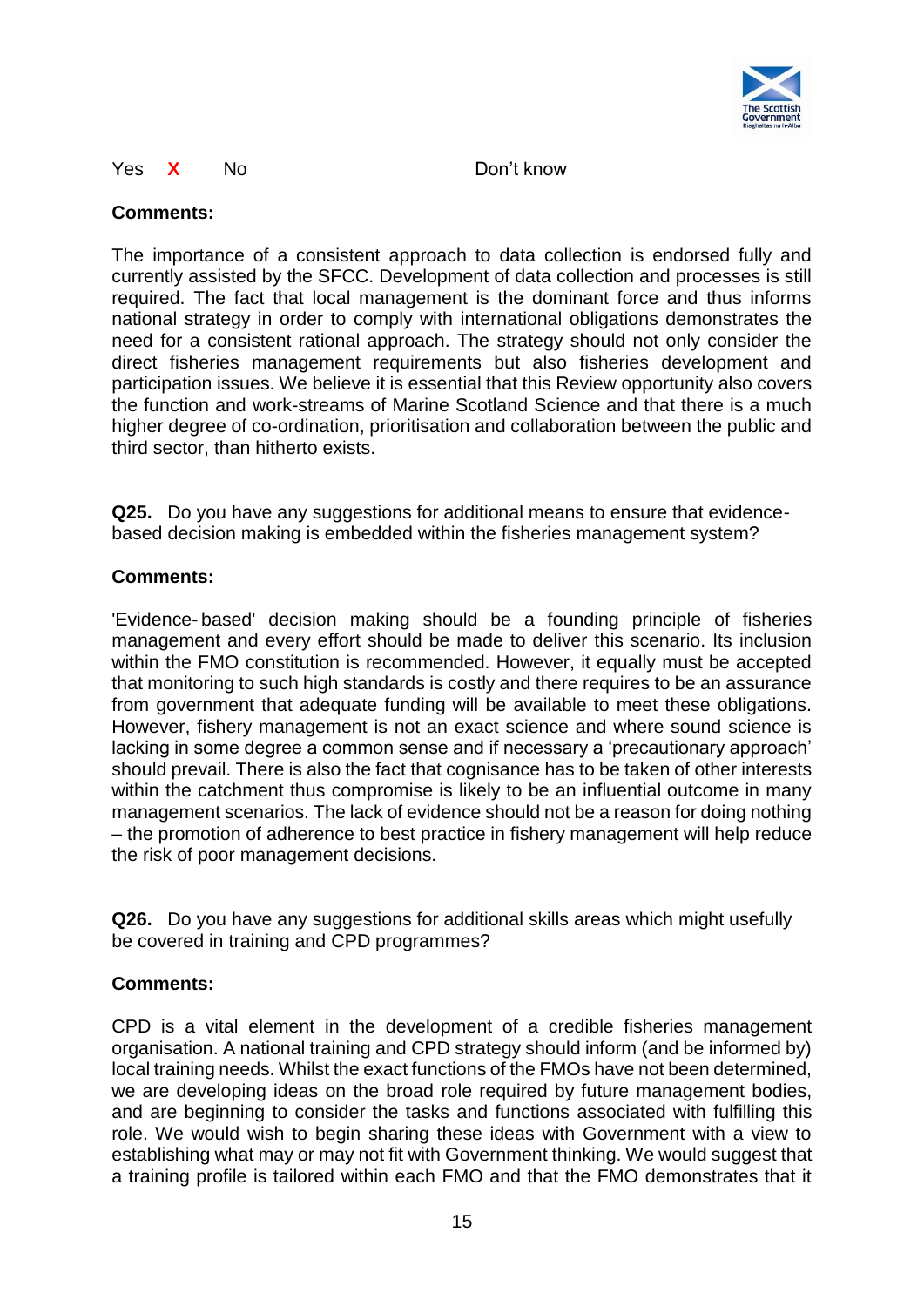

has access to the appropriate skill base as part of the 'Approved Body' status. Access to the wide range of skills required to discharge the wide remit of fishery management will be enhanced by FMOs developing links with universities, other institutions and specialist consultants. There are a wide variety of activities within fishery management that require specialist training. Some research has been undertaken to map out the training requirements in the sector and identify where courses exist, where there are gaps and how these gaps might be filled. We would be happy to share this work as part of this process.

**Q27.** Do you agree that annual and weekly close times should remain a key part of the management system for wild fisheries?

Yes **X** No Don't know

#### **Comments:**

Close times are an important tool in the regulation of fishing effort and as such options for their use should be maintained. Decisions on both weekly and annual close times should be based on need and best available evidence. We also recognise that there are cultural drivers for some temporal controls on effort, and we would reiterate that decisions on close times should be based on management requirements and evidence.

**Q28.** Do you agree that the proposed local management organisations should have responsibility for considering such close times in line with the national strategy and the local fisheries management plan?

Yes **X** No Don't know

#### **Comments:**

Locally based decision making is a core management policy which should embrace close times and inform national strategy. Empowerment of FMOs should be a core aspect of the new management system. Advising or deciding on close times should be part of their responsibilities.

**Q29.** Do you agree that the purpose behind Protection Orders can be achieved via the design of the new management system in line with the fundamental principles set out in chapter 2?

Yes **X** No Don't know

#### **Comments:**

The promotion and protection of all-species fishery management is a laudable objective under the Wild Fisheries Reform. Effective protection requires clarity of legislation. The current system of Protection Orders, whist possessing some strengths,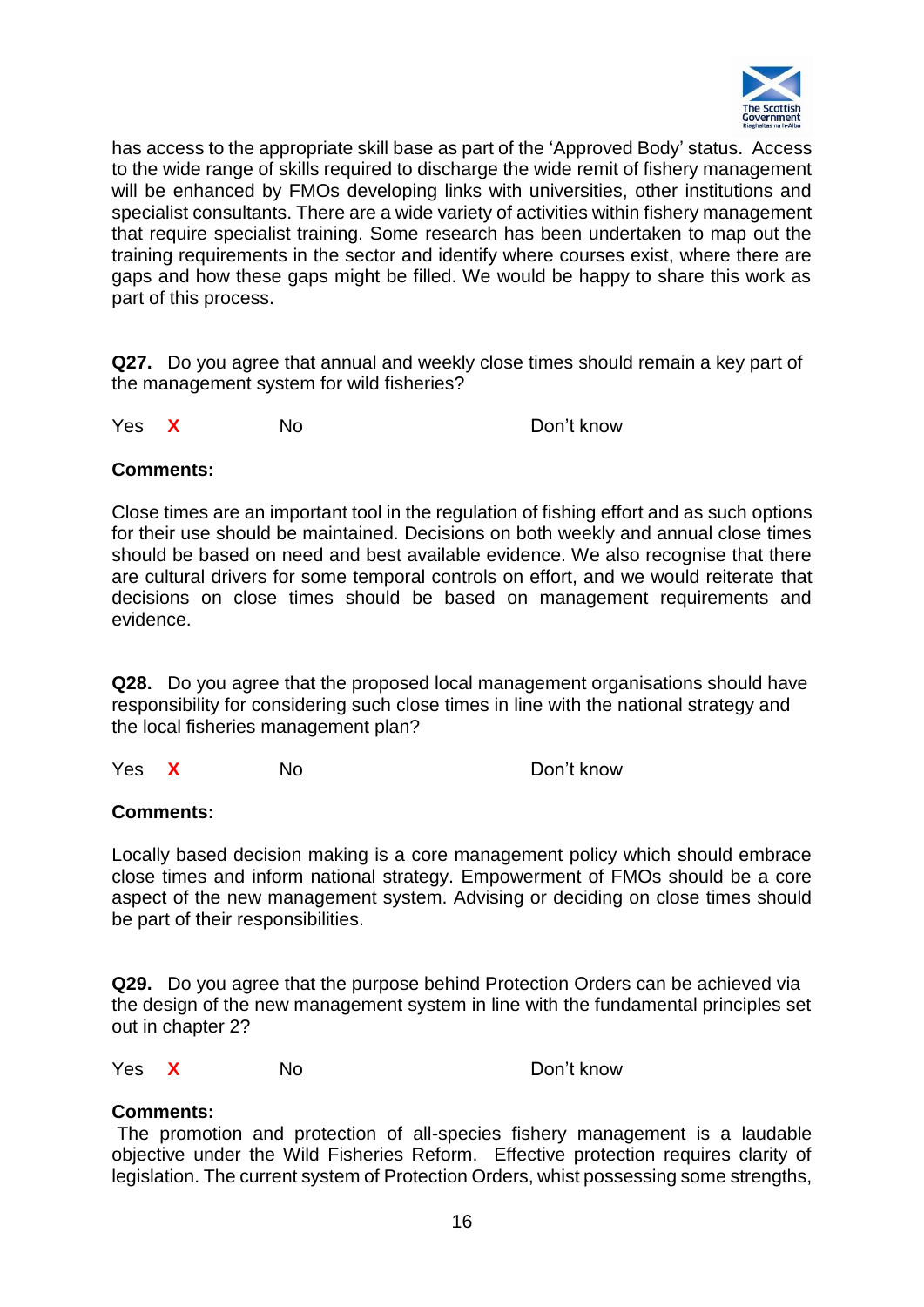

is both complex and inconsistent and requires rationalisation for trout and nonsalmonid fish species. A particular weakness is that the structure has no link to conservation and management. However, the existing Protection Orders do achieve important benefits of access and protection which must be included in any new proposals. Enhancing the protection, access and management of other species can extend seasonal angling opportunities within catchments with concomitant socioeconomic benefits to the angling public and proprietors. It is hoped that Government will take this opportunity to rationalise the legislation concerning the protection and access for all-species sustainable angling opportunities.

**Q30.** Do you agree that the principles of the existing bailiffing system should be retained, but with amendment to set compliance within an appropriate framework of accountability with warrants issued by the national unit?

Yes **X** No Don't know

#### **Comments:**

Ensuring compliance with legislation is a vital function of fisheries management and to cope with the movements of anadromous fish, jurisdiction must be extended to appropriate freshwater and marine areas.

We agree with the proposal that warrants should be issued by the national unit, subject to appropriate checks and training. We would underline the importance of getting the balance of functions set at an appropriate level in terms of local delivery of enforcement. Whilst warranting and validation of 'appropriate persons' to undertake law enforcement is sensible through the national unit, it is vital that the employment, deployment and management of enforcement teams is delivered locally through FMOs. We would foresee fundamental difficulties should there be a desire to manage and direct local enforcement priorities from a national unit. Central control and coordination of local activity would be costly, require some form of central operations, and would entail considerable employment and contractual issues for existing enforcement staff.

As we state in Q.3, it is our understanding that there may be some legal incompatibility with some enforcement activity and using charitable status as a constitutional structure for FMOs. This will require further investigation.

The strengths of the existing bailiffing system should be built on and developed further. We would be interested in working with Government to assist in the development of the suggested framework of accountability. There may well be a requirement to extend duties of enforcement under the new all-species management regime and suggested replacement of Protection Orders which has training and funding implications. We would suggest that current and ongoing examples of positive innovation and development on fisheries enforcement in Scotland, as directed by the Bailiff Development Group, are used to inform the future direction of any new system.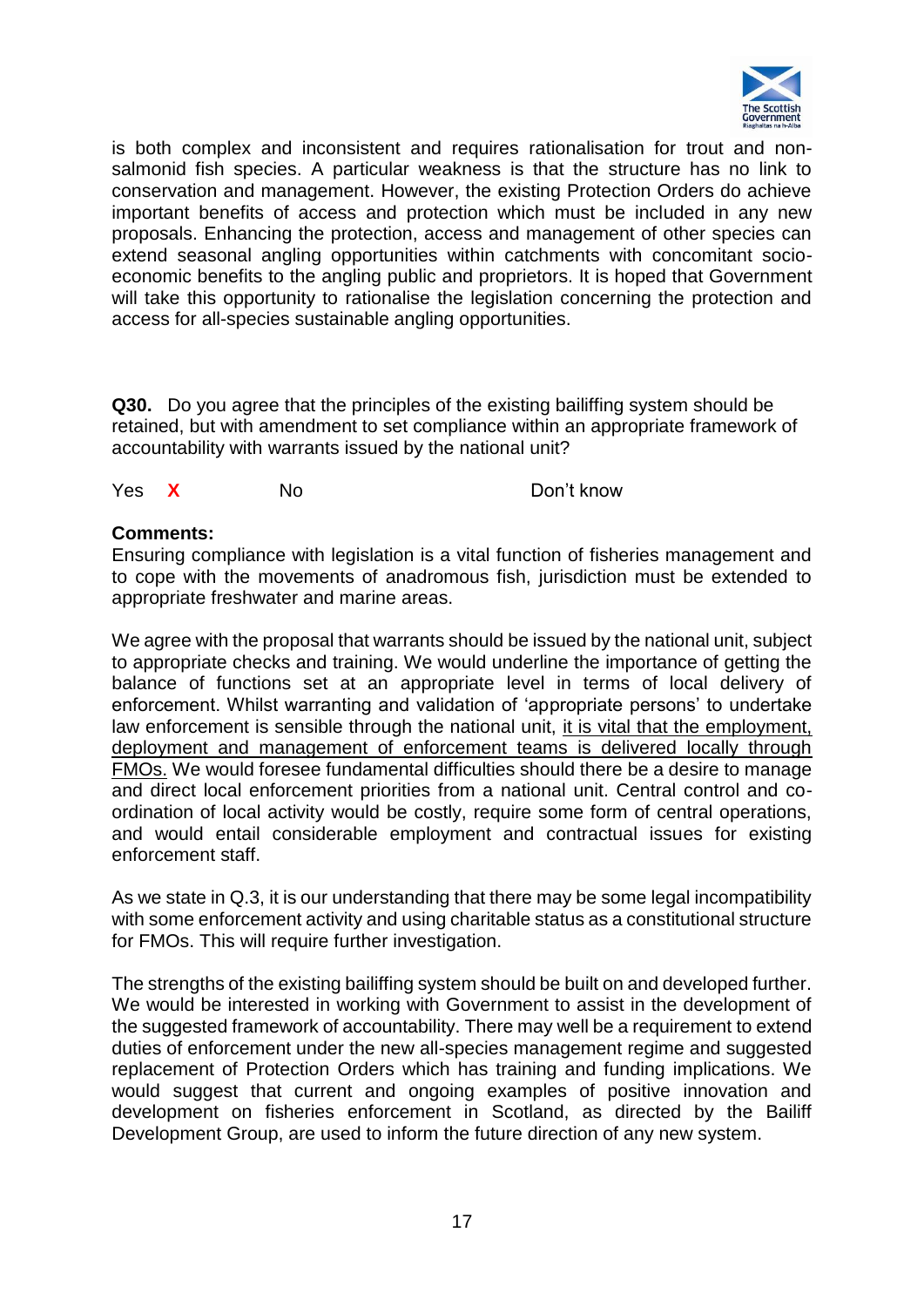

**Q31.** Are there other mechanisms for enforcing fisheries legislation that should be considered?

## **Comments:**

The current close working relationship with Police Scotland and the wildlife crime unit should continue to be encouraged. The role of Marine Scotland Compliance is a further opportunity for cooperation and training. Clarity of the legislation and training, at all levels including liaison with procurator fiscals, is vital to ensure effective enforcement of fisheries legislation. There is a need for greater formal co-ordination of such activity through the function of the National Unit involving the above agencies and interests. Again, there is proactivity and innovation on this front, much of which is being led by the Bailiff Development Group which has cross sectoral support from both the sector and Government. We would suggest that such initiatives strongly influence the direction of any new mechanisms. This includes work with Police Scotland, National Wildlife Crime Unit, PFs and other agencies.

**Q32.** Do you consider that there are advantages in the bodies involved in recreational fishing being able to come together to speak through one lead body?

Yes **X** No Don't know

#### **Comments:**

We support the idea of a single lead body to represent the users (ie anglers) of recreational freshwater fisheries which would incorporate all the interests of those bodies currently in existence and which represent the various angling groups. This would help improve communication, understanding, promote the activity and approach grant providing bodies. There is recognition that the representative bodies currently cover a broad range of disciplines within the sport. Understanding the diversity of opinions would lead to improved consensus and understanding in the new all-species management context.

**Q33.** If so, do you have views on how this could be facilitated and in what timescale?

#### **Comments:**

Once there is improved clarity concerning the detail of the Wild Fisheries Reform in terms of function and associated structures it might be appropriate to initiate wider ranging discussions with the key organisations about the feasibility and desirability of developing greater unity in angling representation. It would be preferable if this initiative could be developed organically otherwise it might require some government facilitation.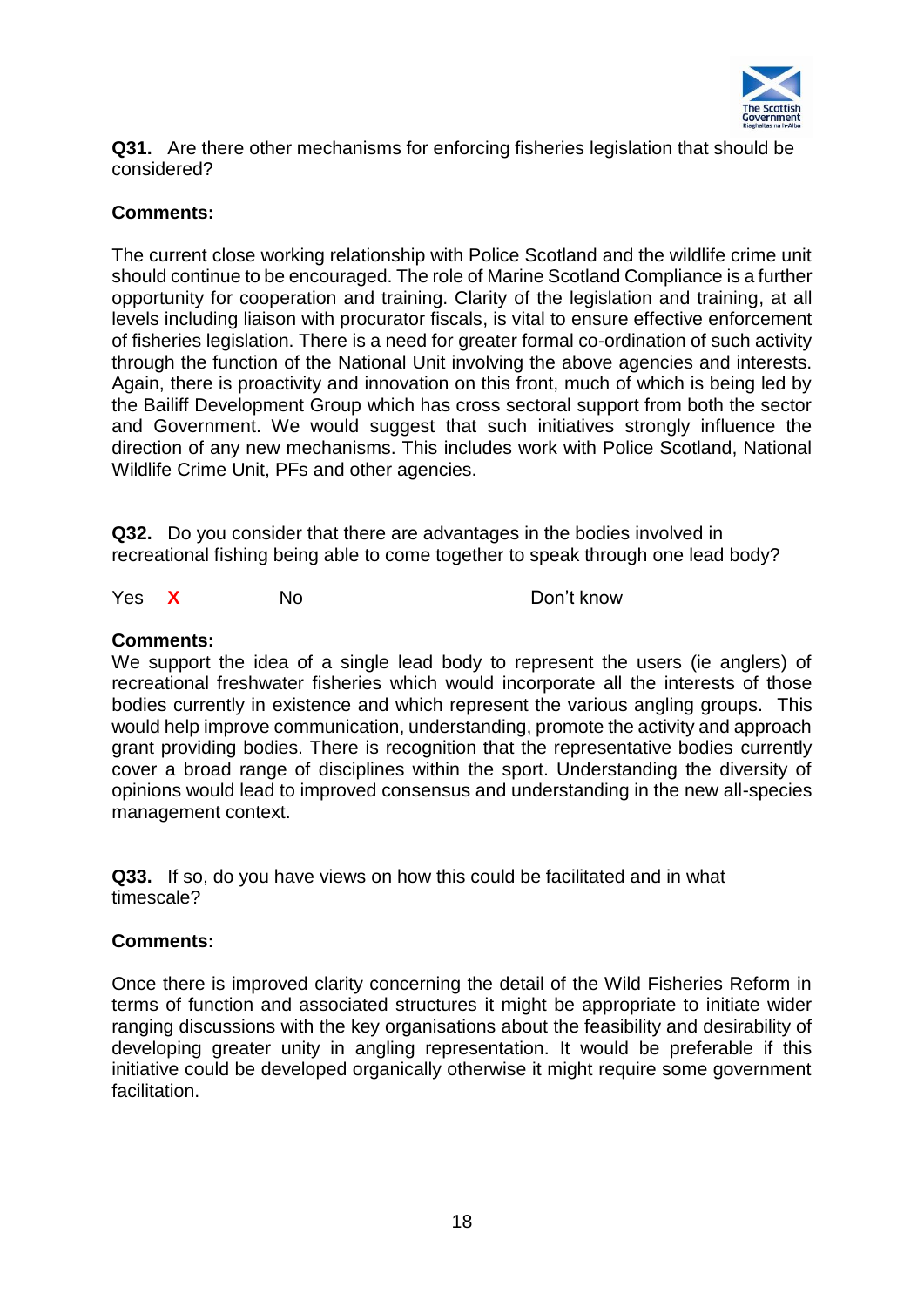

**Q34.** Do you agree that promotion of opportunities and access should be a central theme for the strategy?

Yes **X** No Don't know

## **Comments:**

Access to high quality, good value for money fishing exceeds demand in many areas with a substantial variety available in terms of cost, facilities and species. The problem may not necessarily be lack of access, but rather lack of information on access. The all-species concept may provide further additional opportunities for access if promoted sensibly. However, there is always scope for improving the promotion of opportunities, marketing of availability and the wide ranging benefits of angling. There is a strong perception that there has been a decline in new entrants with angling being dominated by middle-aged and older anglers. Some angling clubs have a declining membership with associated financial implications. New young entrants to the sport are vital. The attributes of the sport of angling are under exploited and a national strategy could reverse this situation. Enhanced angling participation among all age classes and demographic groups improves the socio-economic health of recreational angling, its management, its role in the community and hence is a worthwhile objective.

Scottish angling has the opportunity to be second to none and a national strategy to coordinate and promote the opportunities would be advantageous. This requires, where necessary, facilities and customer support at the highest level.

**Q35.** We are interested to hear views on how increasing opportunities and access to fishing can be embedded within the fisheries management system.

#### **Comments:**

Enhancing opportunities has both a local and a national dimension, the local being an important proposed part of the future remit of FMOs. The real challenge is promoting the sport and understanding of the environment in which it operates in the widest context to the younger generation. This implies a need to develop promotional and training programmes for uptake by local schools. The national dimension could be undertaken by Sport Scotland, Visit Scotland and other interests. In this context is it vital that fisheries are responsive to customer expectations and provide an exceptional angling experience. There is also an opportunity to include fisheries, river management and restoration within the developing scenario of ecological tourism.

**Q36.** Do you support the concept of the angling sector coming together to develop a programme for development of angling (Angling for All), including an emphasis on opportunities for young people and promoting social and economic benefits?

Yes X No Don't know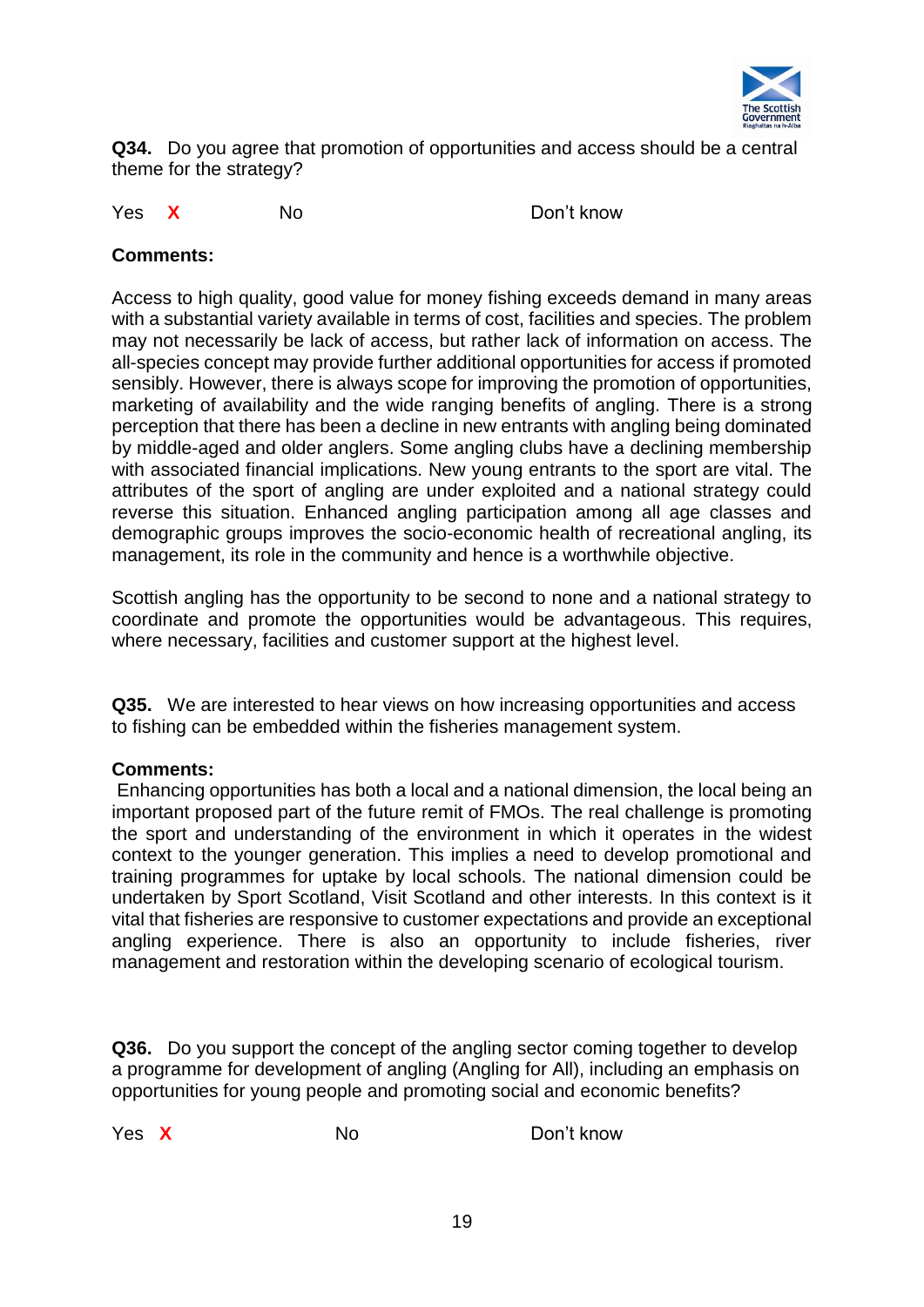

## **Comments:**

An effective, properly resourced angling representative bodies (such as the Angling Trust in England), with support from Scottish Government, could be well placed to develop a new programme designed to increase participation in and understanding of the wider aspects of angling and the environment in which it takes place. This should be targeted on encouraging younger anglers but not excluding other demographic groups. With respect to delivery this should be discharged through the local FMO as part of their core duties, often in association with the local angling clubs. This will also provide a useful opportunity to link the recreational activity of angling with education about the management and issues associated with freshwater catchments. This link has provided fertile ground in a variety of schools and other education programmes and are often found to be consistent with a wide range of curriculum objectives. Past examples such as the Scottish National Angling Programme (SNAP), 'Tweedstart' and others could provide useful lessons and templates for informing future work.

**Q37.** Should funding for Angling for All come from a rod licence? If not, where should resources be found to support the programme?

Yes **X** (but see comment) No Don't know

## **Comments:**

Rod licensing is a widely accepted practice in many countries and generated essential income for many of the areas of activity identified in the WFR for which there is currently no funding provision. The principle of the beneficiaries of the use of the resource contributing to its management and promotion should therefore not be seen as unreasonable. A rod licence fee at a reasonable cost (£20 - £25) may allay some fears. Alternatively there has to be a facility to divert an agreed proportion of the core funds, however raised, to promotional activities. It is important that the raison d'etre of a rod licence should not be restricted solely to supporting 'Angling for All' initiatives or similar; until it is clear what resources will be required to service any new system, it is suggested that this should remain open for supporting wider management if a new funding model suggests that is necessary. Whilst the current reform proposals relate to freshwater fisheries, there is a view that licensing in the long term should cover all angling activity, including marine angling.

**Q38.** Do you agree that a rod licence should only be used to fund Angling for All, rather than also being used to support wider management activity?

Yes No Don't know **X**

#### **Comments:**

If the current funding model were to continue and used to fund FMOs it is likely that there would be a short fall in the order of £2.5m. To ensure a viable freshwater fisheries sector the overall budget has to be identified and where there is a shortfall, expenditure